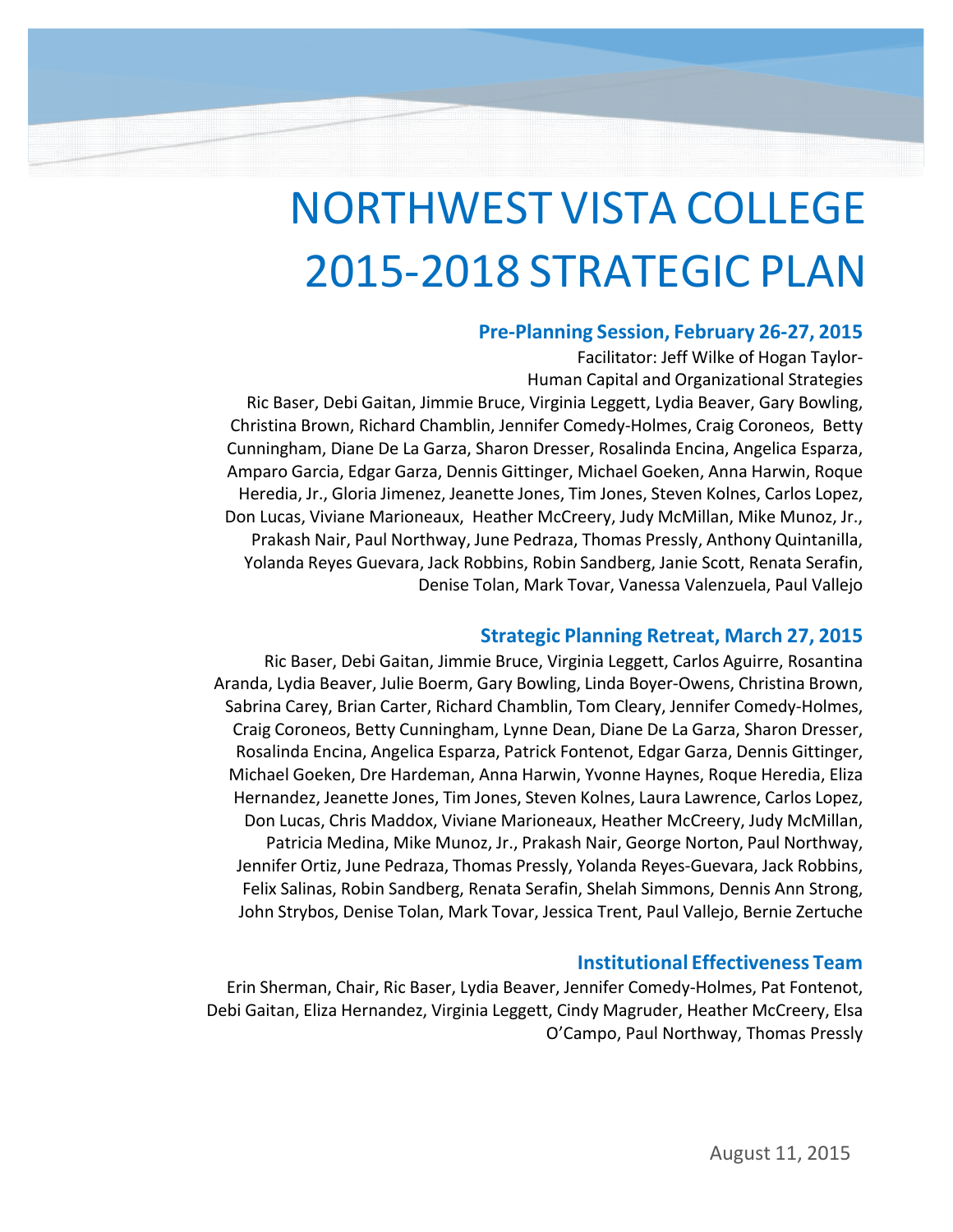# **2015-2018 Strategic Plan**

#### **Mission:**

Northwest Vista College creates opportunities for success by offering quality academic, technical and lifelong learning experiences to its diverse communities in a collaborative, student-centered, data informed and shared leadership environment.

#### **Purpose:**

As a Hispanic Serving Institution, Northwest Vista College fulfills its mission by offering the following:

- Transfer education designed to provide students with the first two years of the bachelor's degree
- General education courses in the liberal arts and sciences to support all college degree programs
- Career preparation provided through workforce programs to prepare students for immediate employment
- Developmental studies for students to bring their basic skills to a level appropriate for college work
- Continuing education, including a variety of enrichment, training, licensure, and professional programs
- Academic and student support services for all students, including those with special needs, that include comprehensive advising and monitoring, high-quality learning resources, assessment, counseling, tutoring, and financial assistance
- Academic co-curricular activities and social and cultural activities, and information literacy

#### **Vision for Learning:**

To become responsible members of our world community, we create exemplary models for:

- Learning to Be...
- Learning to Work…
- Learning to Serve…
- Learning to Lead…

Together.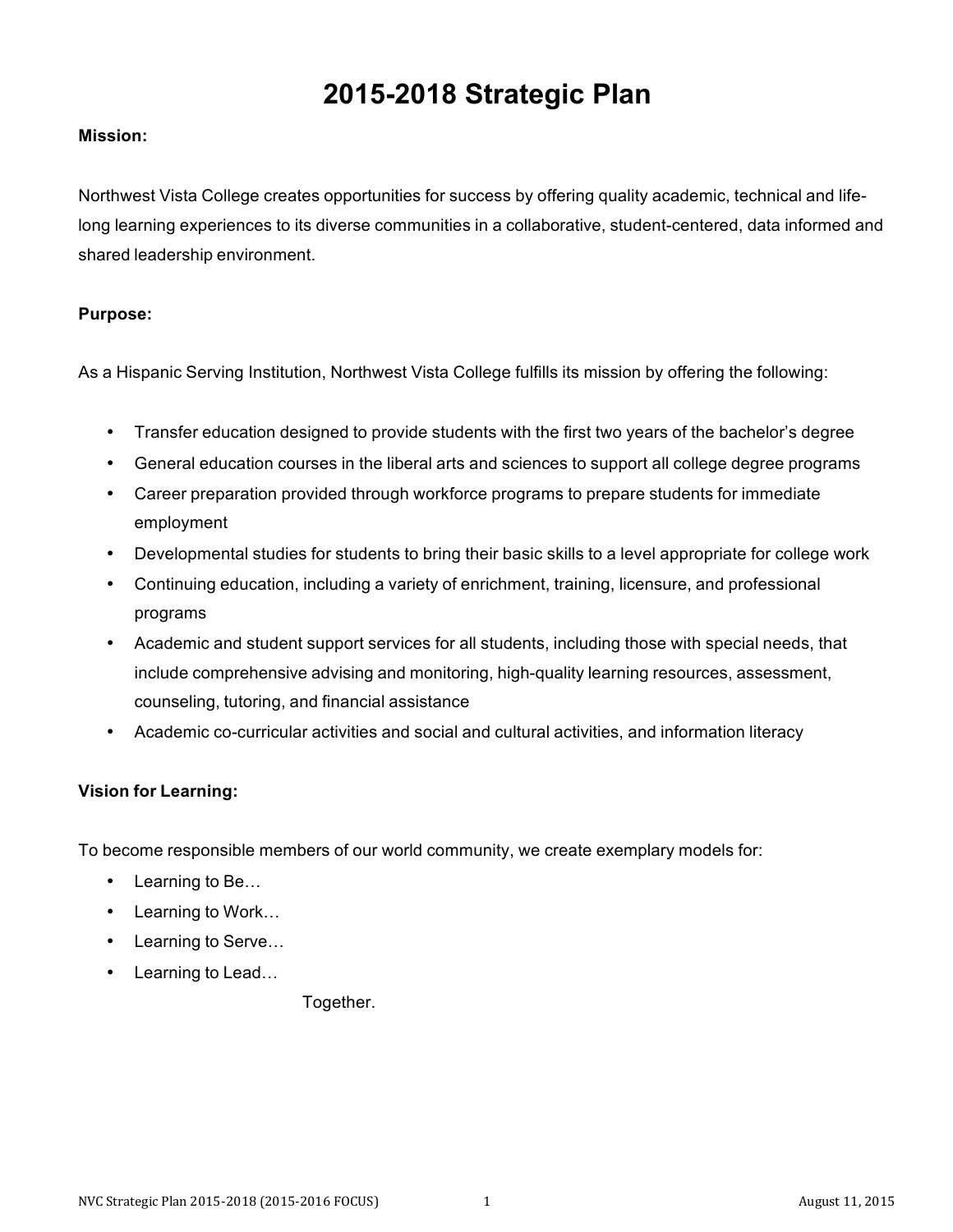#### **Values:**

The members of the Alamo Colleges are committed to building individual and collective character through the following set of share values in order to fulfill our vision and mission.

- Students First
- Respect for All
- Community-Engaged
- Collaboration
- Can-do Spirit
- Data-Informed

#### **Strategic Objectives and Goals**

**Strategic Objective I: Completion** – Promote degree and certificate completion to support student and community success.

**Strategy I.A Strategic Student Support** – Develop infrastructure and services to support students from pre-enrollment through certificate, degree completion or transfer.

**Organizational Action Plan I.A.1** – Students Support from Connection to Completion

- 1. Explore and cultivate new relationships to expand prospective student outreach. (Connection)
- 2. Each student will obtain advising to support and verify appropriate degree plan for their institute, career and transfer goals before completion of 15 hours. (Entry)
- 3. Each student will receive faculty mentoring following completion of 30 hours. (Progress)
- 4. Reduce time to completion and credit hours to completion. (Completion)

**Strategic Objective II: Learning** – Enhance engagement and success for all.

**Strategy II.A Learning Quality and Effectiveness** – Enhance curriculum, teaching, and learning models to improve student learning outcomes.